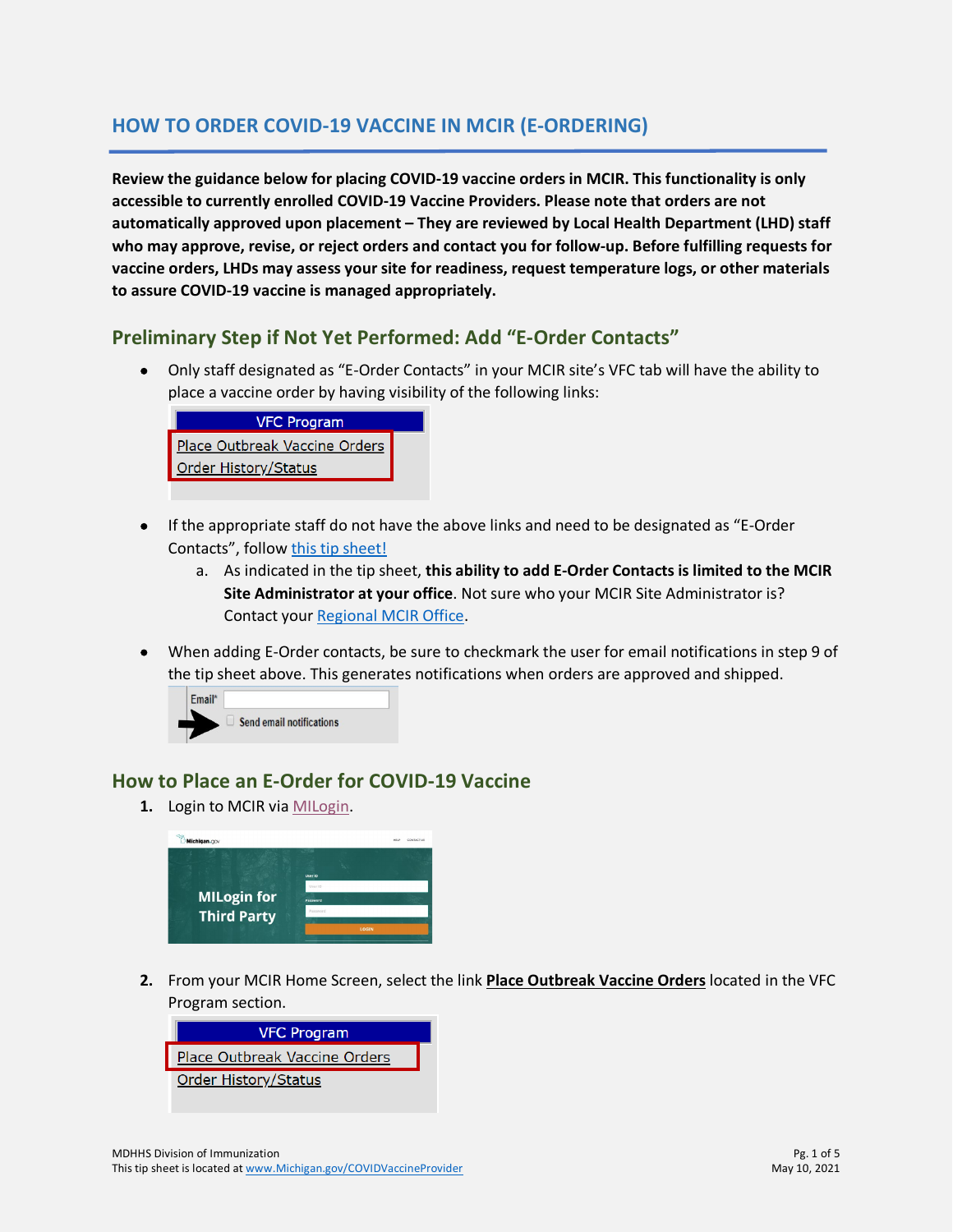**3.** The "Vaccine Search" screen will appear. In the vaccine drop-down, select "COVID-19". Selecting manufacturer is optional. Click "Search."

| <b>Vaccine</b> | COVID-19 |        | <b>Manufacturer</b> |  |
|----------------|----------|--------|---------------------|--|
|                |          | Search | Cancel              |  |

**4.** If vaccine is available, those products will appear in the search results. Begin your order by clicking "Add to Order" for the products desired. In this example, an order will be placed for each product available.

| <b>Vaccine</b>       | COVID-19<br><b>Manufacturer</b><br>$\check{ }$                                                                                  |            |            | $\check{ }$  |
|----------------------|---------------------------------------------------------------------------------------------------------------------------------|------------|------------|--------------|
|                      | Search                                                                                                                          | Cancel     |            |              |
| <b>View</b><br>Order | <b>Search Results</b>                                                                                                           |            |            |              |
| <b>NDC</b>           | <b>Description</b>                                                                                                              | <b>Pkg</b> | # of Doses |              |
| 59267-1000-02        | COVID-19 PFR 195 CTN (Pfizer)<br>SARS-COV-2 (COVID-19) vaccine, mRNA, LNP, P-F,<br>30 mcg/0.3mL dose, 195 MDVs, 6-dose vials    | <b>CTN</b> | 1170       | Add to Order |
| 80777-273-99         | COVID-19 MOD 100 CTN (Moderna)<br>SARS-COV-2 (COVID-19) vaccine, mRNA, LNP, P-F,<br>100 mcg/0.5mL dose, 5 mL MDV, 10-dose vials | <b>CTN</b> | 100        | Add to Order |
| 59676-580-15         | COVID-19 JSN (Janssen)<br>SARS-COV-2 (COVID-19) vaccine, P-free, .5 ml,<br>MDV, 5-dose vials                                    | <b>CTN</b> | 100        | Add to Order |
| 80777-273-98         | COVID 19 MOD 140 CTN (Moderna)<br>SARS-COV-2 (COVID-19) vaccine, mRNA, LNP, PF,<br>100 mcg/0.5mL dose, 7mL MDV, 14-dose vials   | <b>CTN</b> | 140        | Add to Order |
|                      | <b>View Order</b>                                                                                                               |            |            |              |

**5.** Once "Add to Order" is selected, the product(s) will display as "Added."

## **6.** Click on the "View Order" button to proceed.

| <b>View</b><br>Order | <b>Search Results</b>                                                                                                               |            |            |       |
|----------------------|-------------------------------------------------------------------------------------------------------------------------------------|------------|------------|-------|
| <b>NDC</b>           | <b>Description</b>                                                                                                                  | Pka        | # of Doses |       |
| 59267-1000-02        | COVID-19 PFR 195 CTN (Pfizer)<br>SARS-COV-2 (COVID-19) vaccine, mRNA, LNP, P-F, CTN<br>30 mcg/0.3mL dose, 195 MDVs, 6-dose vials    |            | 1170       | Added |
| 80777-273-99         | COVID-19 MOD 100 CTN (Moderna)<br>SARS-COV-2 (COVID-19) vaccine, mRNA, LNP, P-F, CTN<br>100 mcg/0.5mL dose, 5 mL MDV, 10-dose vials |            | 100        | Added |
| 59676-580-15         | COVID-19 JSN (Janssen)<br>SARS-COV-2 (COVID-19) vaccine, P-free, .5 ml,<br>MDV, 5-dose vials                                        | <b>CTN</b> | 100        | Added |
| 80777-273-98         | COVID 19 MOD 140 CTN (Moderna)<br>SARS-COV-2 (COVID-19) vaccine, mRNA, LNP, PF,<br>100 mcg/0.5mL dose, 7mL MDV, 14-dose vials       | <b>CTN</b> | 140        | Added |
|                      |                                                                                                                                     |            |            |       |

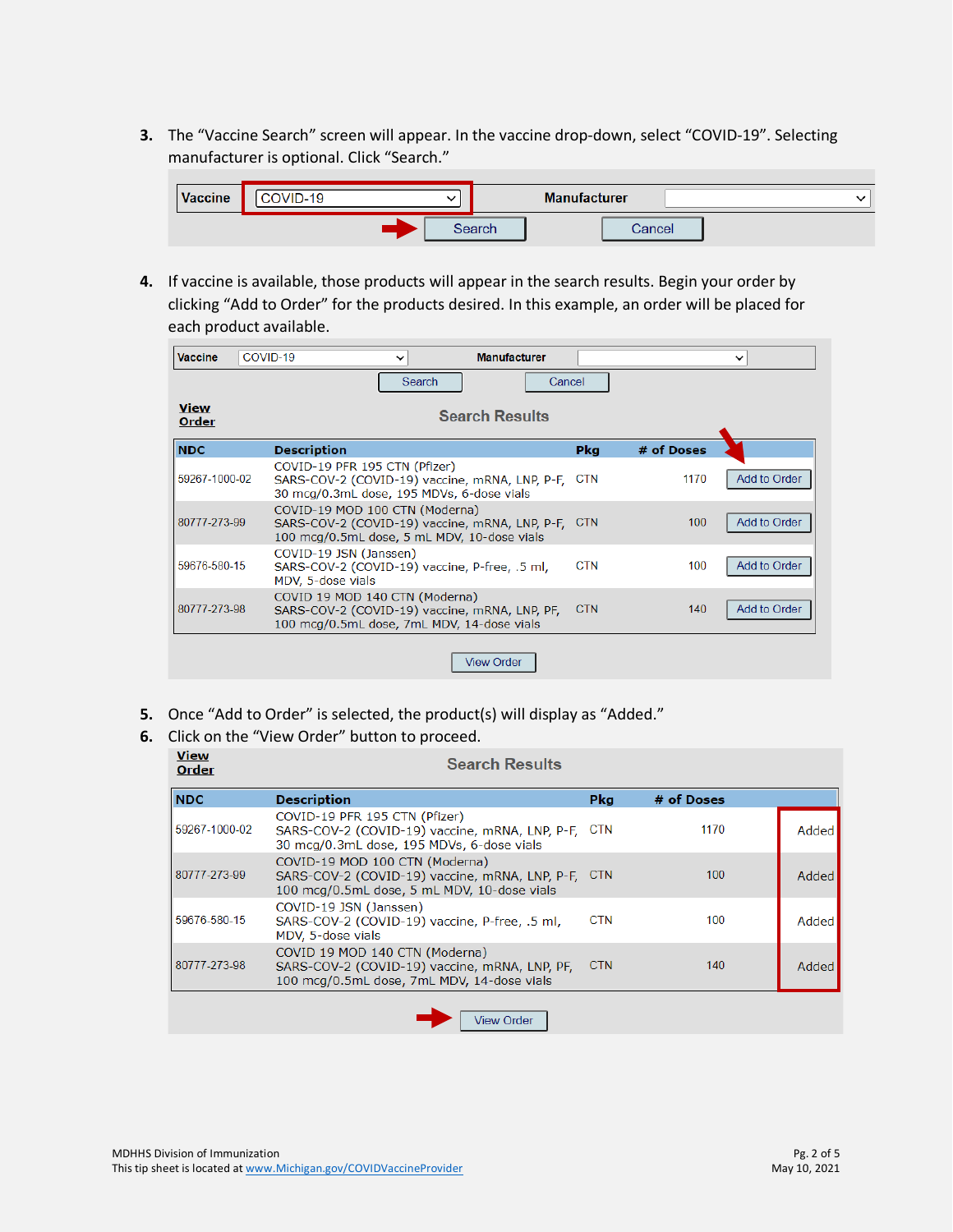- **7.** The products will now display with minimum order quantities shown in the "# of Doses" fields for each product. Next, determine if "a" or "b" applies:
	- a. If the defaulted quantities shown in the "# of Doses" field are appropriate and no changes are needed, click "Continue Order", and proceed to step 10.
	- b. If quantities need to be modified, proceed to step 8.

|   | <b>Product Description</b>                                                                                                         | <b>NDC</b>            | On       | <b>Avg</b><br>Hand Monthly Proj Proj |              | 1Mo 3Mo $#$ of Doses | <b>Price/Dose</b> | <b>Price</b>      |
|---|------------------------------------------------------------------------------------------------------------------------------------|-----------------------|----------|--------------------------------------|--------------|----------------------|-------------------|-------------------|
|   | COVID-19 JSN (Janssen)<br>SARS-COV-2 (COVID-19) vaccine, P-free, .5 59676-580-15<br>ml, MDV, 5-dose vials                          |                       | $\Omega$ | $\Omega$                             | $\Omega$     | 100<br>$\Omega$      | $\mathbf{x}$ 0.00 | $\mathbf{10.00}$  |
|   | COVID 19 MOD 140 CTN (Moderna)<br>SARS-COV-2 (COVID-19) vaccine, mRNA,<br>LNP, PF, 100 mcg/0.5mL dose, 7mL MDV, 14-<br>dose vials  | 80777-273-98          | $\Omega$ | $\Omega$                             | $\Omega$     | 140<br>$\Omega$      | $\mathbf{10.00}$  | $\mathbf{10.00}$  |
| W | COVID-19 MOD 100 CTN (Moderna)<br>SARS-COV-2 (COVID-19) vaccine, mRNA,<br>LNP, P-F, 100 mcg/0.5mL dose, 5 mL MDV,<br>10-dose vials | 80777-273-99          | $\Omega$ | $\Omega$                             | $\Omega$     | 100                  | $\mathbf{10.00}$  | $\mathbf{x}$ 0.00 |
| W | COVID-19 PFR 195 CTN (Pfizer)<br>SARS-COV-2 (COVID-19) vaccine, mRNA,<br>LNP, P-F, 30 mcg/0.3mL dose, 195 MDVs, 6-<br>dose vials   | 59267-1000-02 0       |          | $\Omega$                             | $\mathbf{0}$ | 1170<br>$\Omega$     | $\mathbf{x}$ 0.00 | $\mathbf{10.00}$  |
|   | <b>Update Order</b><br>Vaccine Search                                                                                              | <b>Continue Order</b> |          |                                      |              | <b>Cancel Order</b>  | Total:            | $\text{m}0.00$    |

- **8.** Modify order quantities in the "# of Doses" field as needed. Orders are placed by number of doses (not vials). Doses entered must be **in increments of the minimum order quantity** (increments of 100 for Janssen, 140 for Moderna 14-dose vials, 100 for Moderna 10-dose vials, 1170 for Pfizer, etc.). Below is an example of modifying quantities accordingly. Once modified, click the "Update Order" button.
	- a. If you attempt to enter inaccurate increments, you will receive error messages to adjust accordingly.

|                | <b>Product Description</b>                                                                                                         | <b>NDC</b>            | Οn       | Avg<br>Hand Monthly Proj Proj |              |          | 1Mo 3Mo $#$ of Doses | <b>Price/Dose</b> | <b>Price</b>          |
|----------------|------------------------------------------------------------------------------------------------------------------------------------|-----------------------|----------|-------------------------------|--------------|----------|----------------------|-------------------|-----------------------|
|                | COVID-19 JSN (Janssen)<br>SARS-COV-2 (COVID-19) vaccine, P-free, .5 59676-580-15<br>ml, MDV, 5-dose vials                          |                       | $\Omega$ | $\bf{0}$                      | $\bf{0}$     | $\Omega$ | 200                  | $\mathbf{10.00}$  | $\mathbf{10.00}$      |
| $\overline{u}$ | COVID 19 MOD 140 CTN (Moderna)<br>SARS-COV-2 (COVID-19) vaccine, mRNA,<br>LNP, PF, 100 mcg/0.5mL dose, 7mL MDV, 14-<br>dose vials  | 80777-273-98          | $\Omega$ | $\Omega$                      | $\Omega$     | $\Omega$ | 280                  | $\mathbf{X}$ 0.00 | $\mathbf{10.00}$      |
| W              | COVID-19 MOD 100 CTN (Moderna)<br>SARS-COV-2 (COVID-19) vaccine, mRNA,<br>LNP, P-F, 100 mcg/0.5mL dose, 5 mL MDV,<br>10-dose vials | 80777-273-99          | $\Omega$ | $\Omega$                      | $\mathbf{0}$ | 0        | 200                  | $\mathbf{10.00}$  | $\mathbf{10.00}$      |
| W              | COVID-19 PFR 195 CTN (Pfizer)<br>SARS-COV-2 (COVID-19) vaccine, mRNA,<br>LNP, P-F, 30 mcg/0.3mL dose, 195 MDVs, 6-<br>dose vials   | 59267-1000-02 0       |          | $\Omega$                      | $\Omega$     |          | 2340                 | $\mathbf{10.00}$  | $\mathbf{10.00}$      |
|                | <b>Vaccine Search</b><br><b>Update Order</b>                                                                                       | <b>Continue Order</b> |          |                               |              |          | <b>Cancel Order</b>  | Total:            | $\mu$ <sub>0.00</sub> |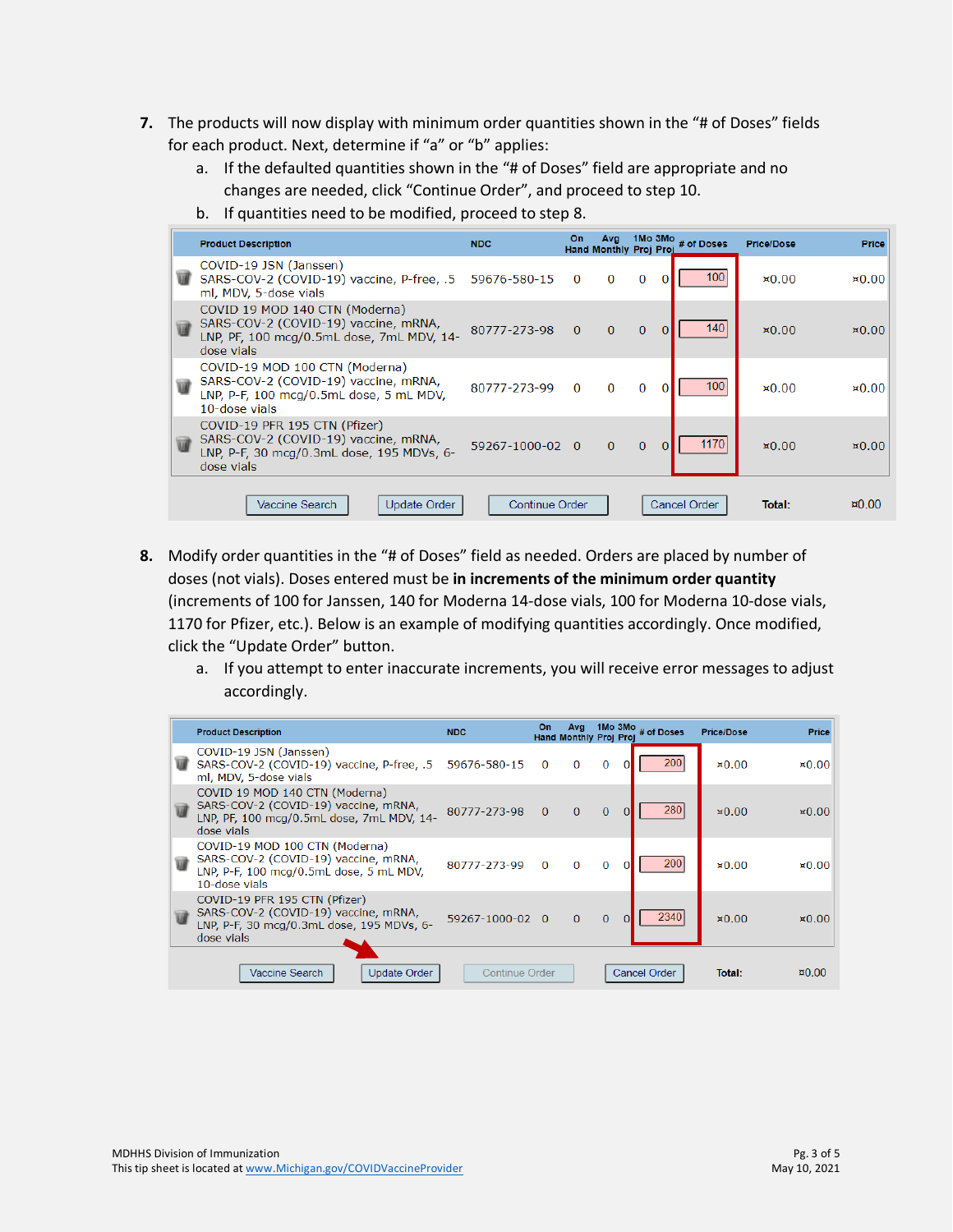**9.** After updating, the system will "lock in" your updated quantities and the "Continue Order" button will be accessible. Click the "Continue Order" button.

|   | <b>Product Description</b>                                                                                                         | <b>NDC</b>            | On           | <b>Avg</b><br>Hand Monthly Proj Proj |          | 1Mo $3Mo$ $#$ of Doses | <b>Price/Dose</b> | <b>Price</b>             |
|---|------------------------------------------------------------------------------------------------------------------------------------|-----------------------|--------------|--------------------------------------|----------|------------------------|-------------------|--------------------------|
|   | COVID-19 JSN (Janssen)<br>SARS-COV-2 (COVID-19) vaccine, P-free, .5 59676-580-15<br>ml, MDV, 5-dose vials                          |                       | $\Omega$     | $\bf{0}$                             | $\Omega$ | 200<br>$\Omega$        | $\mathbf{10.00}$  | $\mathbf{10.00}$         |
|   | COVID 19 MOD 140 CTN (Moderna)<br>SARS-COV-2 (COVID-19) vaccine, mRNA,<br>LNP, PF, 100 mcg/0.5mL dose, 7mL MDV, 14-<br>dose vials  | 80777-273-98          | $\mathbf{0}$ | $\Omega$                             | $\Omega$ | 280<br>$\Omega$        | $\mathbf{10.00}$  | $\mathbf{10.00}$         |
|   | COVID-19 MOD 100 CTN (Moderna)<br>SARS-COV-2 (COVID-19) vaccine, mRNA,<br>LNP, P-F, 100 mcg/0.5mL dose, 5 mL MDV,<br>10-dose vials | 80777-273-99          | $\Omega$     | $\Omega$                             | $\Omega$ | 200                    | $\mathbf{x}$ 0.00 | $\mathbf{x}$ 0.00        |
| W | COVID-19 PFR 195 CTN (Pfizer)<br>SARS-COV-2 (COVID-19) vaccine, mRNA,<br>LNP, P-F, 30 mcg/0.3mL dose, 195 MDVs, 6-<br>dose vials   | 59267-1000-02 0       |              | $\Omega$                             | $\Omega$ | 2340<br>$\Omega$       | $\times 0.00$     | $\times 0.00$            |
|   | Update Order<br>Vaccine Search                                                                                                     | <b>Continue Order</b> |              |                                      |          | <b>Cancel Order</b>    | Total:            | $\alpha$ <sub>0.00</sub> |

**10.** The "Shipping Information" screen will appear. Ensure this is accurate and that shipping hours are compliant - Per CDC: "Locations should offer full-day receiving hours to the extent possible. When that is not possible, COVID-19 Vaccine Providers **must be available to receive shipments during a 4-hour window on a weekday other than Monday**."

If incorrect or noncompliant information appears below, click "Edit" and revise. Once accurate and compliant, click "Continue Order."

| <b>Shipping Information</b> |                                                 |                                                |                                         |
|-----------------------------|-------------------------------------------------|------------------------------------------------|-----------------------------------------|
| Contact*:                   | Vicky Vaccinator                                | $\check{ }$                                    |                                         |
| <b>Address:</b><br>(Edi)    | <b>Community Immunity Clinic</b>                | <b>Shipping Hours: (Edit)</b>                  |                                         |
|                             | 1234 Immunize Ln. Ste. 200<br>Detroit, MI 48201 | Monday:                                        | $8:00$ A.M. $-4:30$ P.M.                |
|                             |                                                 | Tuesday:                                       | $8:00 A.M. - 4:30 P.M.$                 |
|                             |                                                 |                                                | <b>Wednesday: 8:00 A.M. - 4:30 P.M.</b> |
| Phone: (Edit)               | 313-000-0000                                    | Thursday:                                      | $8:00$ A.M. $-4:30$ P.M.                |
|                             |                                                 | Friday:                                        | $8:00$ A.M. $-4:30$ P.M.                |
|                             | <b>View Order</b>                               | <b>Vaccine Search</b><br><b>Continue Order</b> | <b>Cancel Order</b>                     |